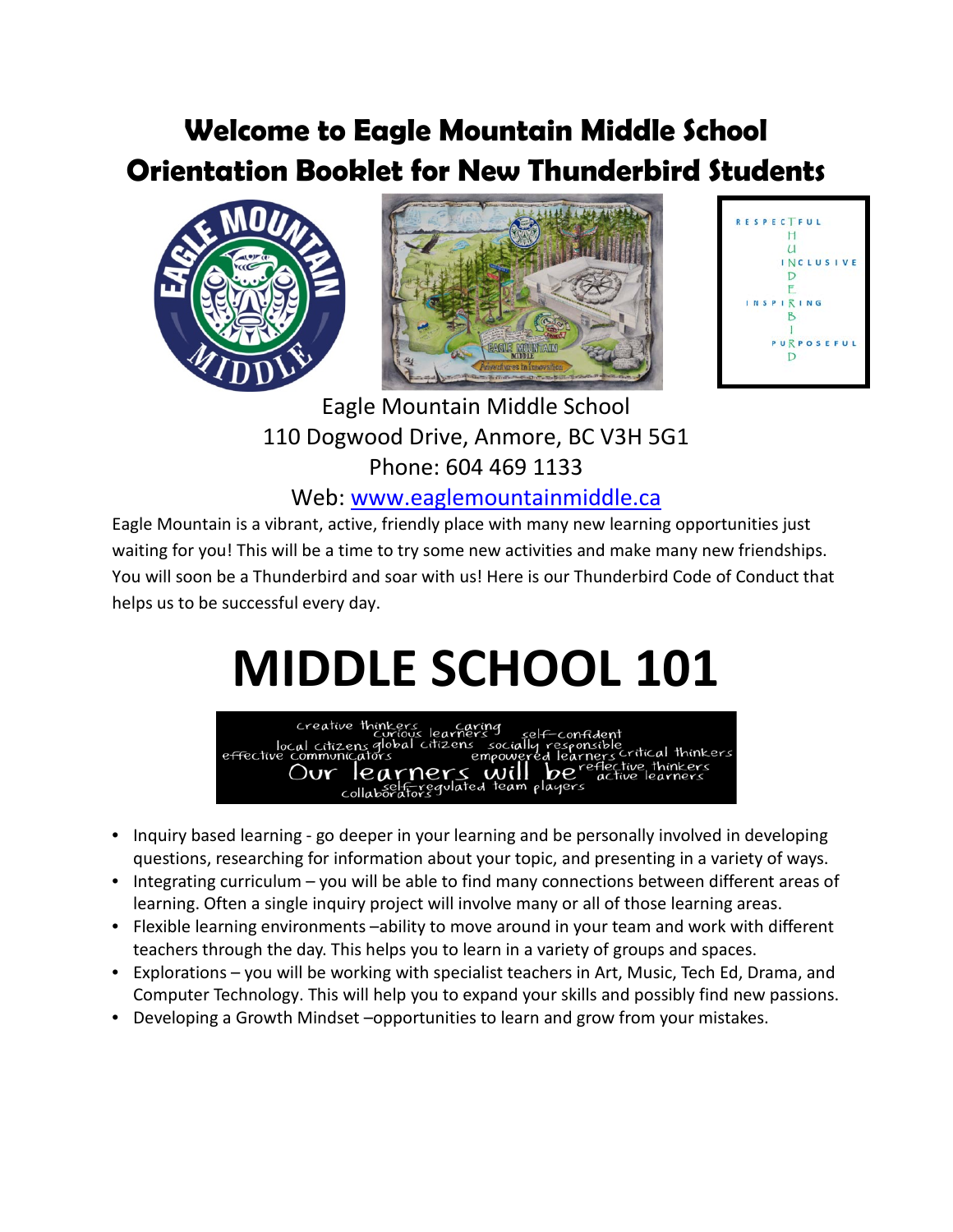### **ACTIVITIES & CLUBS**

There is always something fun going on at Eagle Mountain. We have many sports teams and clubs you can join. We offer volleyball, wrestling, basketball, rugby, badminton, track & field for all grade levels for both girls and boys. If you are interested in other types of activities you might want to try Band or Choir, Technology club, Ski & Snowboard Club, Me2We, Yearbook, Chess… to mention just a few opportunities. Most activities take place at lunch or after school. Band and Choir are also awesome opportunities to get your groove on!

|                                        | <b>EAGLE MOUNTAIN MIDDLE</b>  |                              |                                  |
|----------------------------------------|-------------------------------|------------------------------|----------------------------------|
|                                        | Bell Schedule 2016-2017       |                              |                                  |
|                                        | MON & WED                     | <b>TUES &amp; THURS</b>      | <b>FRI</b>                       |
| <b>Prime time</b><br><b>Attendance</b> | $\bigtriangleup$ 8:25<br>8:30 | Д8:25<br>8:30                | $\rightarrow$ 8:55<br>9:00       |
| Period 1                               | $8:35 - 9:25$                 | $8:35 - 9:25$                |                                  |
| Period 2                               | $9:25 - 10:15$                | $9:25 - 10:15$               | Super Block 1<br>$9:00 - 10:30$  |
| <b>Nut Break</b>                       | $10:15 - 10:30$               | $10:15 - 10:30$              |                                  |
| Period 3                               | $10:30 - 11:20$               | $10:30 - 11:20$              | 10:30 - 10:45 $\bigcap$          |
| Period 4                               | $11:20 - 12:10$               | $11:20 - 12:10$              | Super Block 2<br>$10:45 - 12:15$ |
| Lunch                                  | 12:10 - 12:45                 | 12:10 - 12:45                | 12:15 - 1:00 $\bigoplus$         |
| Period 5                               | 12:50 - 1:50                  | "Connexions"<br>12:50 - 1:30 | Super Block 3                    |
|                                        |                               | Period 5<br>$1:30 - 2:10$    |                                  |
| Period 6                               | 1:50 - 2:50                   | Period 6<br>$2:10 - 2:50$    | 1:05 - 2:50                      |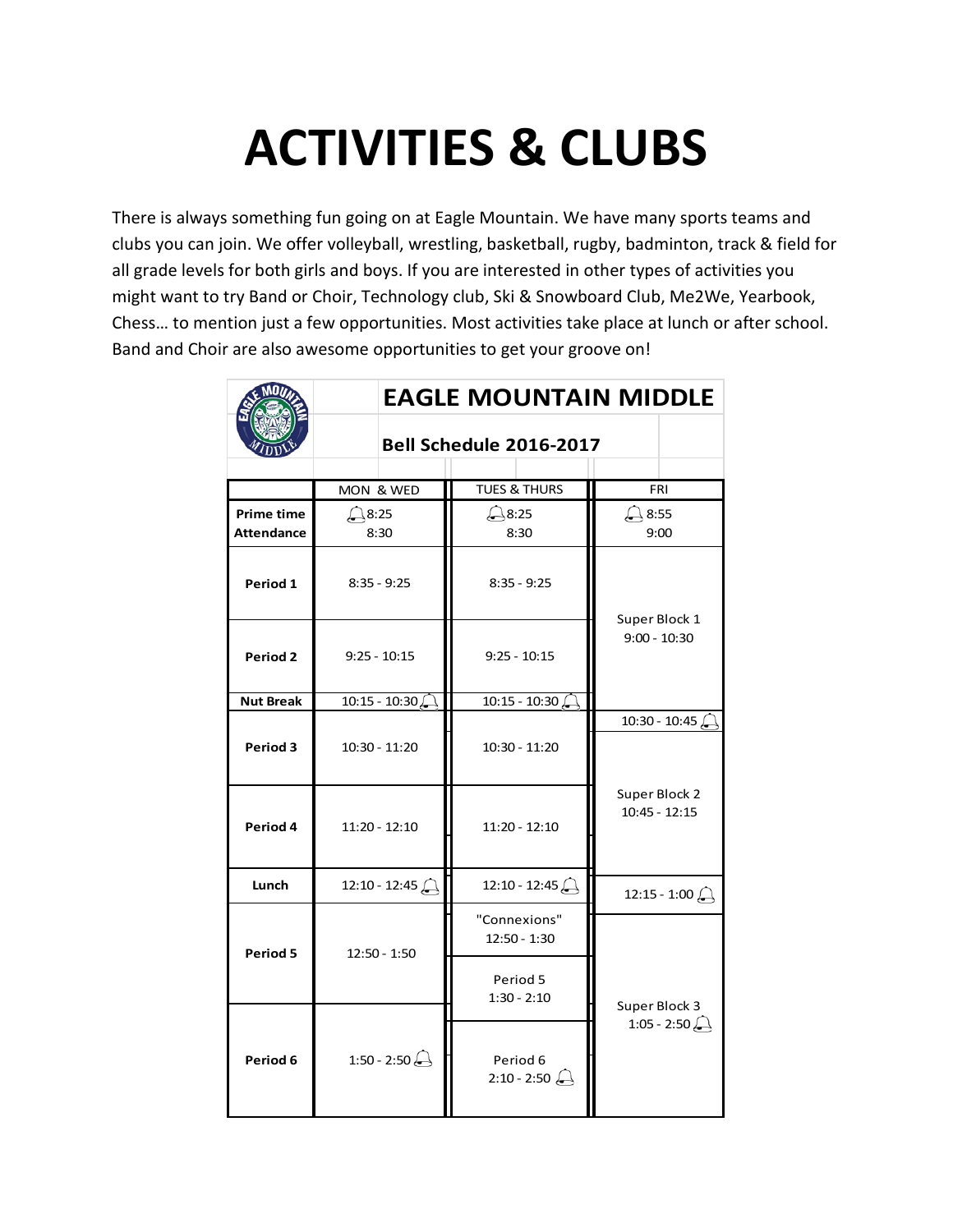# **DAILY ROUTINES**

It is a good idea to come to school a few minutes early so that you can go to your locker and gather what you need for the day. You can enter the building at any time; you do not have to wait for the morning bell to come in. Always check in at the office if you arrive late or leave early. If you will be absent from school your parent or guardian should call the school or e-mail to let us know that you will be away. There is a short break in the morning that we call Nutrition Break. This is another great time to visit your locker, get a snack, and say hi to a few friends. You will have an exploration class and PE in the gym either before or after Nutrition Break so it is a good time to drop off or pick up



materials, running shoes or technology from the first classes and then get prepared for the next classes. At lunch you can go wherever you want to eat, but you cannot leave the school grounds. You do not have to stay in your classroom to eat lunch.

#### **TEAMS**

Another big part of your time at middle school is about teams. You will also join one of our 4 amazing spirit-animal-inspired teams. On each team we have a combination of grade 6/7 and grade 7/8 classrooms. You will stay with your team for your 30 months of middle school.



Teams are a supportive structure that allows you to interact with many students and teachers. Quite often teams will have fun community building days and field trips together. We will be sending you an e-mail in the summer to let you know what team you will be joining.

### **SPIRIT DAYS & SPECIAL EVENTS**

You will have a chance to participate in fun spirit days like Backwards Day, Twin Day, PJ Day…We also have a lot of school-wide celebrations such as: pancake breakfasts, BBQ lunches, musical performances, intramural activities at lunch, and other theme days which keeps the excitement going throughout the year!